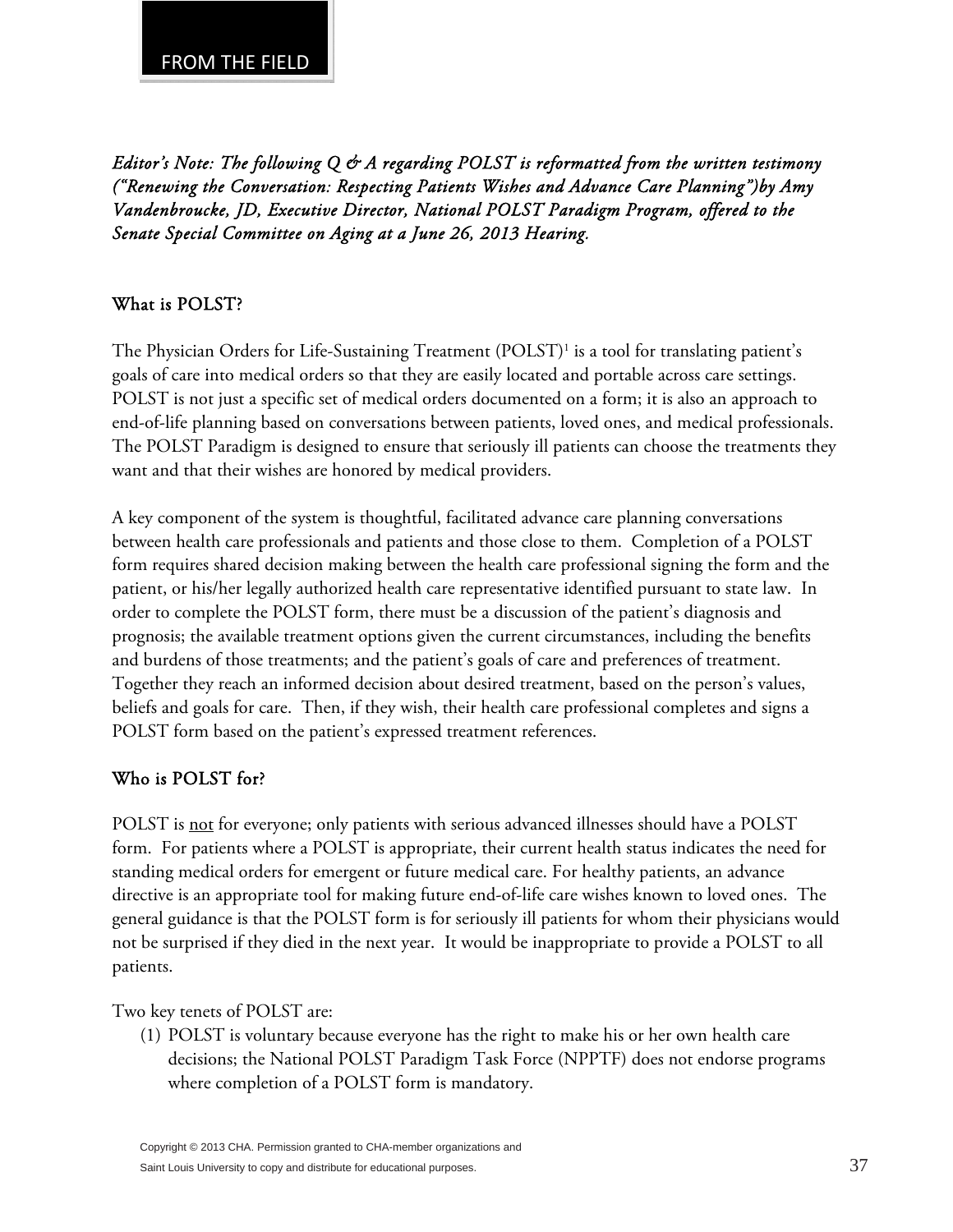(2) POLST must be easily modified or revoked. Oregon's POLST Registry shows about 15% of POLST forms submitted to the registry each month are modifications of a previous POLST form. As the disease progression continues, patient desires for certain treatments may change, so it is fundamental to the POLST Paradigm Program that POLST forms be easily modified.

## What does the POLST form contain?

The POLST form varies among states but states endorsed by the National POLST Paradigm Task Force have all met the same standards.

POLST forms are divided into a couple of key sections; the order may vary by state. For illustration, the Oregon POLST Form is used as an example.

Section A: Cardiopulmonary Resuscitation (CPR). These orders apply only when the patient has no pulse and is not breathing; this section does not apply to any other medical circumstance. If the patient wants CPR, the box should be checked and full CPR measures should be carried out and 9-1-1 called. If the patient does not want CPR, the box should be checked and CPR should not be performed.

**Section B: Medical Interventions.** This section is designed to guide care in an acute situation when the patient is not in cardiopulmonary arrest. There are three levels of medical interventions generally found on POLST forms:

- i. Comfort Measures Only/Allow Natural Death. The treatment plan is to maximize comfort through symptom management. Antibiotics may be used as a comfort measure. This should be ordered if a patient's goal is to maximize comfort and avoid hospitalizations unless necessary to ensure comfort needs are met.
- ii. Limited Additional Interventions. The treatment plan is to hospitalize if needed but to void mechanical ventilation and generally avoid ICU care. This should be ordered if a patient's goal is to obtain treatments for reversible conditions or exacerbations of his/her underlying disease with the goal of restoring the patient to his/her current state of health. Examples include hospitalization for dehydration or for pneumonia.
- iii. Full Treatment. The treatment plan should include all life-sustaining treatments possible, including intubation, advanced airway intervention, mechanical ventilation, cardiodiversion, transfer to hospital and use of intensive care as indicated with no limitation of treatment.

While it is possible to order Do-Not-Resuscitate (DNR) in Section A, but Full Treatment in Section B, in this circumstance, a patient would want all measures provided but would not want to be resuscitated if those attempts fail and their heart stops. It is not possible to order CPR in Section A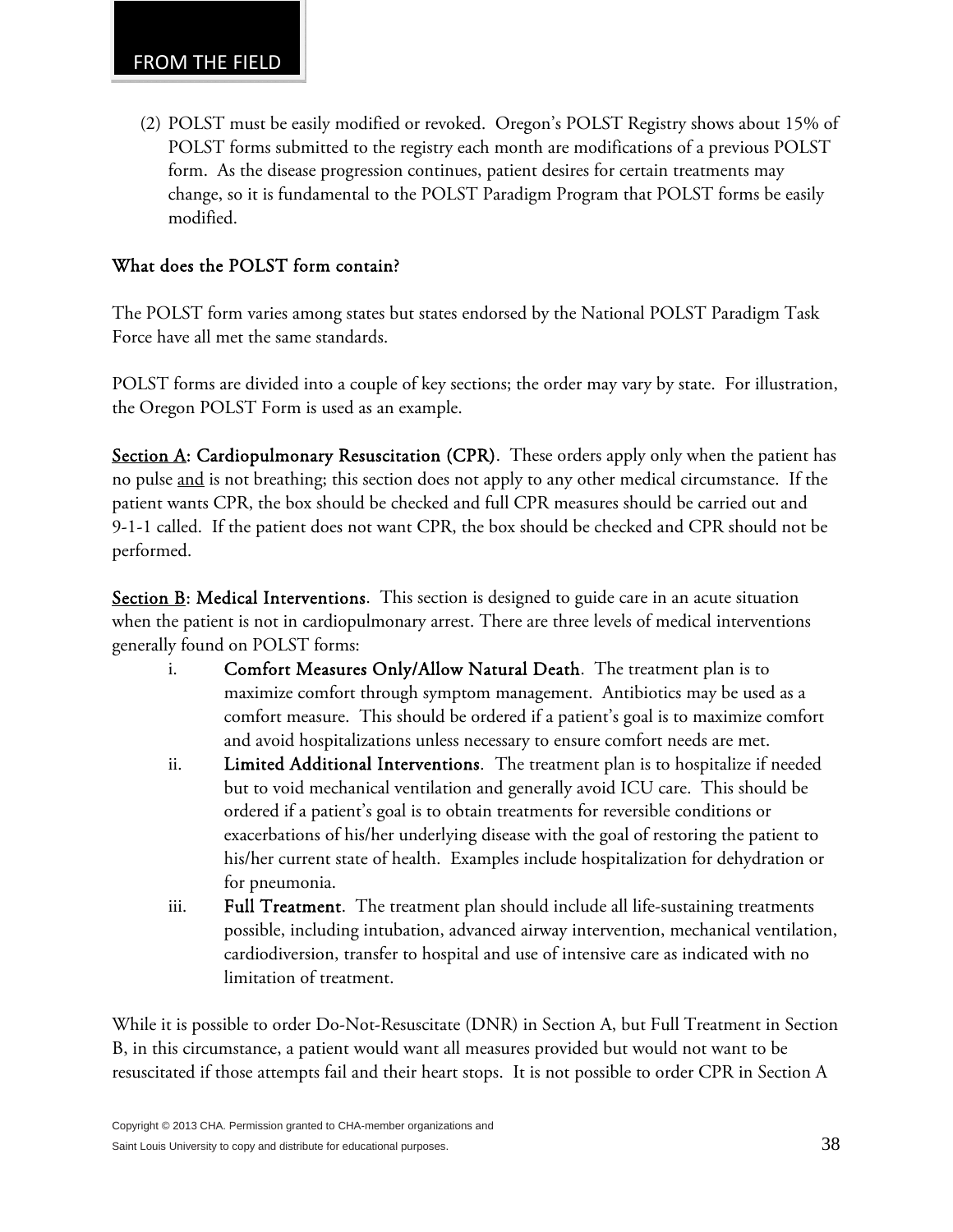and Comfort Measures Only in Section B because, in providing CPR, the next step is for intubation and ventilation, which is not consistent with the Comfort Measures Only option.

Section C: Artificially Administered Nutrition. These orders indicate the patient's instructions regarding the use of artificially administered nutrition for a patient who cannot take fluids by mouth. Statutes vary among the states as to the standard for evidence required to limit tube feedings. For endorsement, the NPPTF requires POLST forms to clearly state that "food and fluids must be offered as tolerated."2

It is also a requirement that comfort measures always be provided to patients and that information be clear on the POLST form.

# How does the POLST form work?

Since POLSTs are medical orders, they can be made to be easily located in an emergency since they are part of the patient's medical record. There is no requirement for electronic medical record (EMR) systems to provide such easy access to a POLST, or an advance directive, but it should be so that health care professionals are confident they can locate patient wishes in an instant during an emergency. Additionally, the original POLST form is given to the patient to keep (copies are put in medical records). States use brightly colored forms for easy identification by emergency personnel.

Several states, including Oregon, West Virginia, Idaho, Utah and New York, have registries for POLST forms, ensuring emergency personnel and health care professionals know the treatment wishes of their patients during an emergency. This provides a third avenue in which a form can be located in an instant, because health care professionals can call the 24/7 registry line and get information about a patient's POLST form.

So, for example, in an emergency in Oregon, when EMTs are called to a scene they will arrive and are trained to look at/in the refrigerator for a bright pink form. Patients and families are told that this is where the form should be kept. Additionally, EMTs are trained to call the Oregon POLST Registry anytime: (1) they suspect a patient has a POLST; (2) they are told a patient has a POLST but are unable to locate it; (3) the patient has a chronic, progressive illness; (4) the patient is a frail or elderly patient; and (5) if a POLST form is produced on the scene but there is a problem or question as to the orders selected, or validity of the form.

The value in having a single form for medical orders allows emergency services personnel to: (1) follow medical orders in the field because they are trained to find information in an instant and (2) incorporate such a procedure in their scope of practice.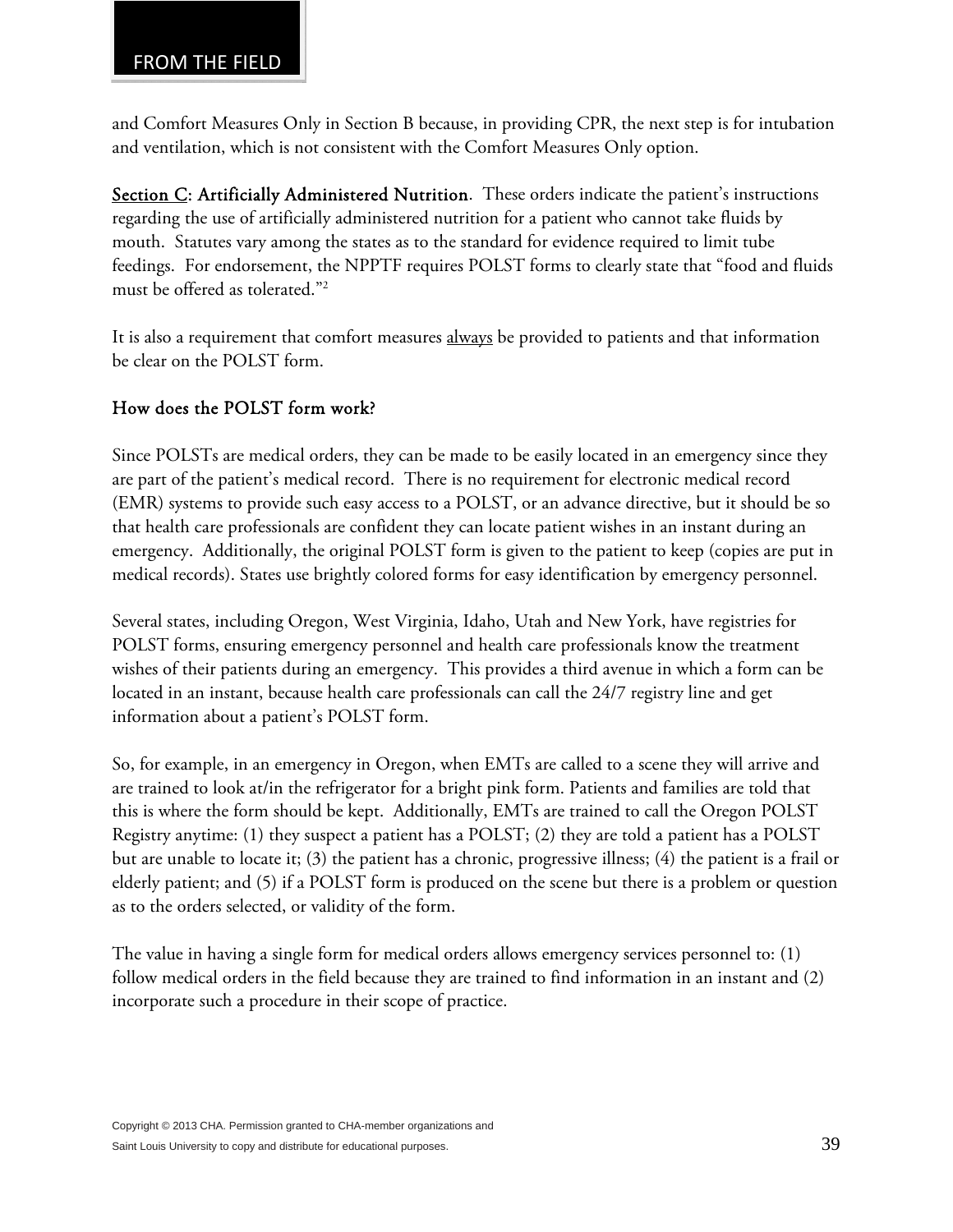## May a POLST be revised or voided?

As a patient's disease progresses his/her goals of care may change and so it is important that the POLST be easily amended or voided; both are easy procedures in endorsed states.

Revising a POLST Form.

The health care professional responsible for the patient's care should review and update the POLST form, with the patient or his/her surrogate, as needed based on the patient's medical condition and treatment preferences. At a minimum, the POLST should be reviewed in the following circumstances:

- (a) When the patient is transferred from one care setting or care level to another;
- (b) When there is a substantial change in the patient's health status; and
- (c) When the patient's primary care professional changes.

A patient with capacity, or his/her valid surrogate when the patient lacks capacity, may also initiate a revision of a POLST form at any time.

Revisions of POLST forms generally require voiding the current POLST form and writing/signing a new form, as well as giving the patient the updated form with instructions to destroy all older versions and putting the most current form in the patient's medical record (and archiving the old POLST form).

Voiding a POLST Form.

A patient with capacity, or his/her valid surrogate when the patient lacks capacity, can void the form and request alternative treatment at any time. A form is generally voided when "VOID" is written in large letters across the form, but the process varies by state, particularly if there is a state registry to be notified.

# Should POLST forms be signed?

The POLST Paradigm Program requires health care professionals be trained to conduct shared decision-making discussions with patients and families so that POLST forms are completed properly. State law authorizes certain health care professionals to sign medical orders; the POLST form is signed by those health care professionals, who are accountable for the medical orders.

The POLST form may be signed by the patient with capacity or his/her valid surrogate when the patient lacks capacity, but such a signature is not required in all states. In Oregon, the patient or surrogate's signature is only recommended; in New York, the patient or surrogate only attests that the conversation has taken place.

The NPPTF encourages all states seeking endorsement to require a patient or surrogate's signature on the POLST form, but is it not a required form element for endorsement. Since traditional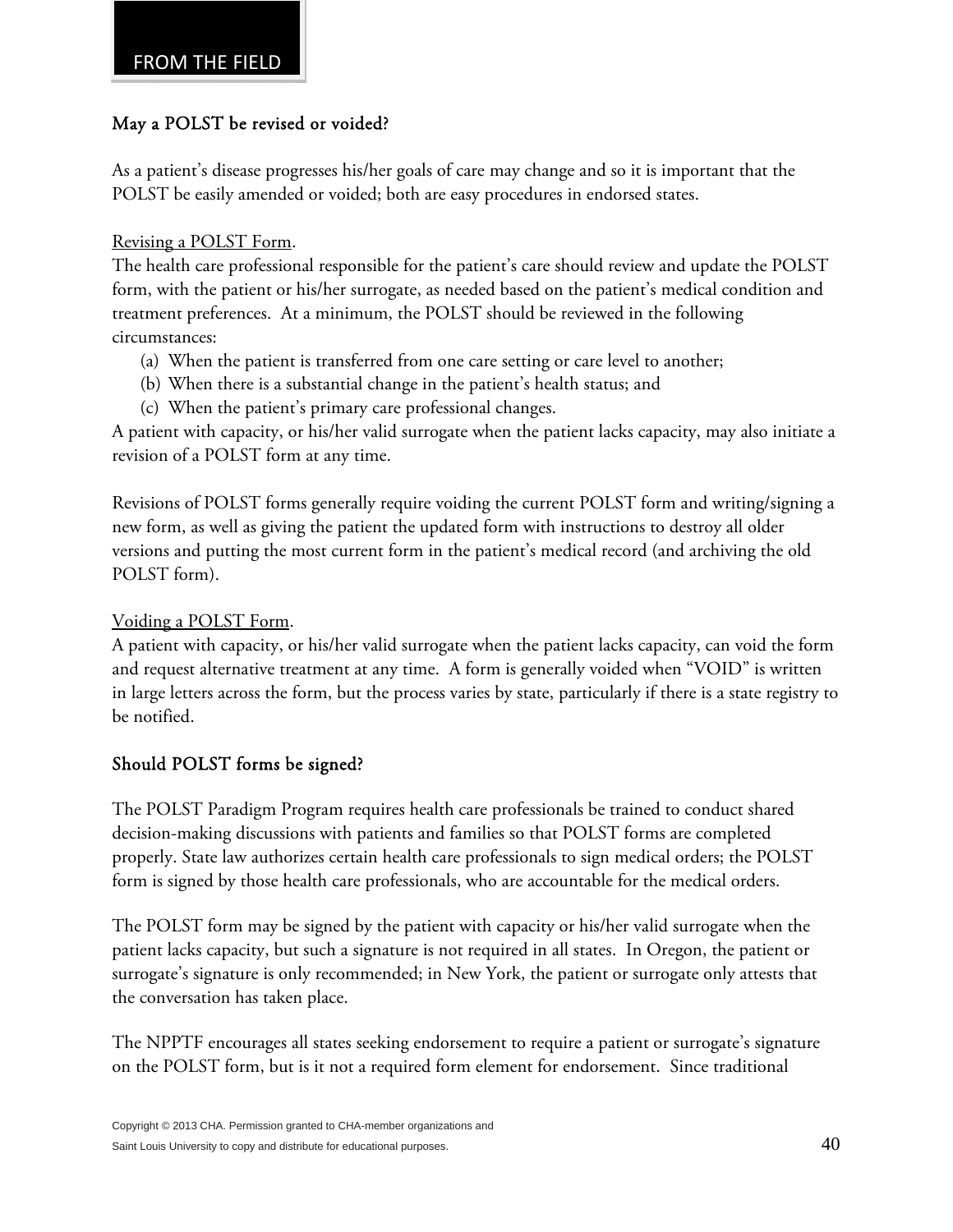medical orders are not signed by patients or surrogates, NPPTF's focus is on encouraging programs to design systems to ensure the conversation about patient's treatment options and goals has taken place.

# Is POLST the same as an Advance Directive?

The POLST form is <u>not</u> intended to replace an advance directive document or other medical orders. The two documents differ, as will be discussed below, but they ideally work together. In short, the POLST turns the patient's wishes expressed in an advance directive into action as a medical order.

a. Key Differences

While all competent adults - regardless of health status - should have an advance directive, not everyone should have a POLST. As discussed above, POLST is for a very specific patient population. The POLST form is a set of medical orders, similar to the do-not resuscitate (allow natural death) order. POLST is not an advance directive. POLST does not substitute for naming a health care agent or durable power of attorney for health care. The differences are best presented in a chart:

| <b>POLST Form</b>                                 | <b>Advance Directive</b>                               |
|---------------------------------------------------|--------------------------------------------------------|
| Medical Order                                     | Legal Document                                         |
| Immediately takes effect                          | Needs interpretation and discussion to be<br>effective |
| Communicates medical treatments specific to       | Communicates general wishes about medical              |
| patient's current state of health                 | treatments in future states of health                  |
| Does not appoint a health care surrogate or       | Appoints a health care surrogate or representative     |
| representative                                    |                                                        |
| Easy to locate (as medical order is in medical    | Generally not available when needed (patients          |
| record). May also be in a registry. Most current  | have onus to ensure a copy is in the medical           |
| version can be made easily available in medical   | record and/or given to family to provide at time       |
| record.                                           | it is needed). Patients also have the onus to          |
|                                                   | provide new copies when updating the                   |
|                                                   | document.                                              |
| For those with advance illness or frailty- at any | All competent adults over 18 should have (or           |
| age                                               | whatever age of majority is in specific state)         |
| Signed by health care professional (state law     | Signed by individual, his/her health care              |
| dictates which professionals may sign medical     | surrogate or representative, possibly by witnesses     |
| orders)                                           | and possibly requires notarization (depends on         |
|                                                   | state law)                                             |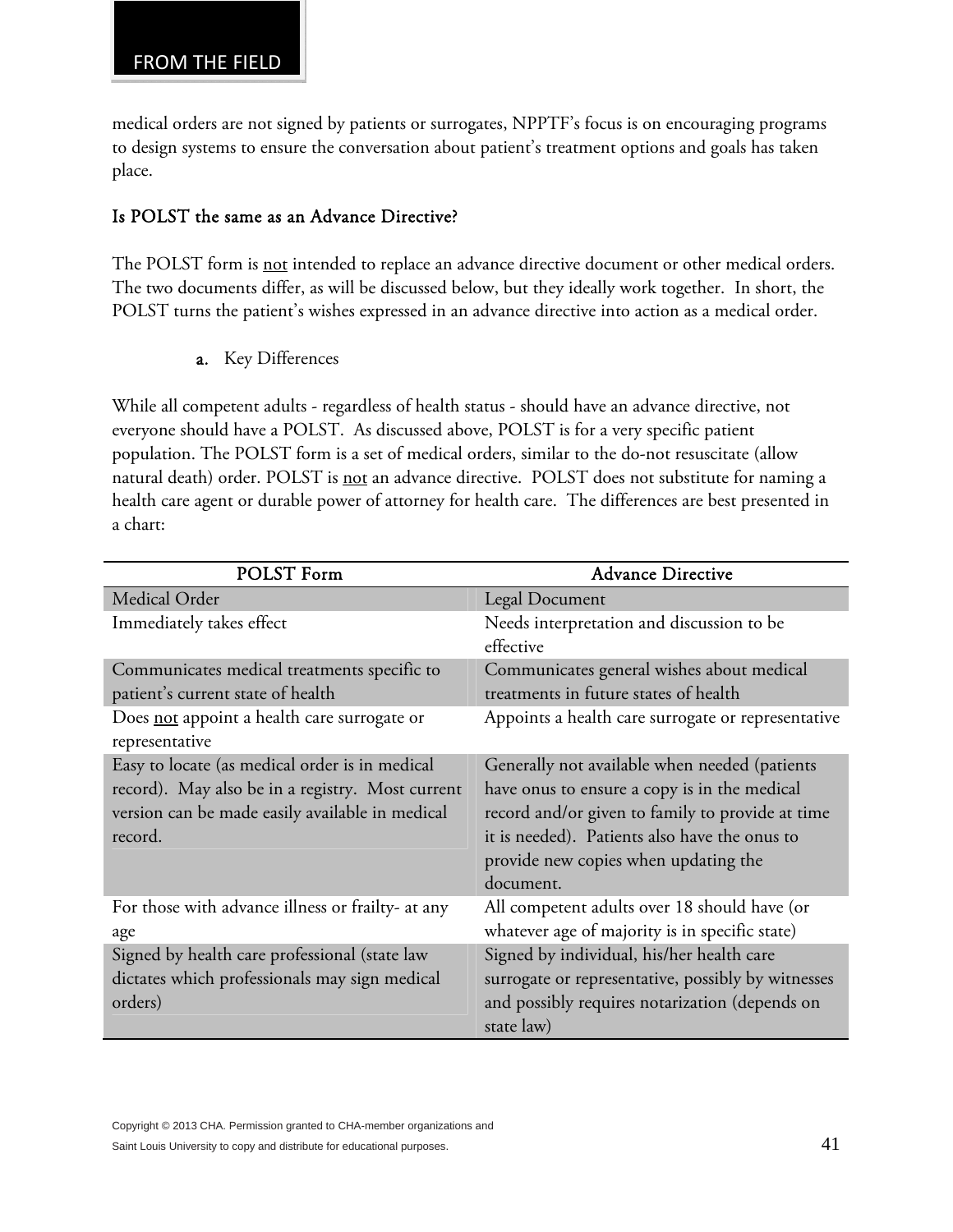For healthy patients, an advance directive is an appropriate tool for identifying a surrogate decisionmaker and making future end-of-life care wishes known. Advance directives are generally completed when an individual is unaware of what disease or medical issue they may have in the future so it only provides general guidance. Further, it is a legal document requiring interpretation and, because of that, it does not give directions in the field during an emergency.

Conversely, the POLST is a medical order. POLST takes effect as soon as it is signed by the health care professional and gives orders to others professionals, including emergency service personnel, which can be acted on. It is only when a patient is diagnosed with a serious advance illness that a POLST form would be appropriate. For these patients, their current health status indicates the need for standing medical orders for emergent or future medical care and they are able to make decisions about their care knowing their specific diagnosis and prognosis.

POLST orders are more easily located in an emergency. Further, having a single form for medical orders provides consistency that allows emergency service personnel to follow the medical orders in the field because they know where to look for specific information in an instant (this is also helped by the NPPTF encouraging all states to have all medical orders on the front page of the POLST form). This consistency then allows emergency service personnel to incorporate a procedure for using POLST in their scope of practice. Additionally, several states, including Oregon, West Virginia, Idaho, Utah and New York, have registries for POLST forms, ensuring that emergency personnel and health care professionals know the treatment wishes of their patients during an emergency.

While the POLST Paradigm Program supports the completion of advance directives, clinical experience and research demonstrate that these advance directives are not sufficient alone to assure that those who suffer from serious advanced illnesses will have their preferences for treatment honored unless a POLST form is also completed. Max's story can serve as an illustration. Max's wife, Suzanne, shared his story with POLST this year; his story exemplifies the differences between advance directives and POLST and explains why POLST is necessary.

Max was born and raised in rural Oregon; he was a devoted father and doting grandfather, as well as a gifted athlete. He was a champion squash player, who loved to play golf, hunt and fish. His active lifestyle was dealt a life-changing blow around the time of his  $75<sup>th</sup>$  birthday when he received the sobering diagnosis of aortic stenosis. Open heart surgery was his only treatment option, and the alternative was an increasingly frail state of health as the valve slowly closed. He thought deeply about his choices, especially given his other health problems. And the conclusion he reached was crystal clear: he did not want the surgery.

Although he loved technology, and had embraced it in his life's work, he was, according to his wife Suzanne, "a man of nature." He was adamant that he wanted his life, and death, to unfold naturally—without tubes or machines. So, with great care, he completed an Advance Directive to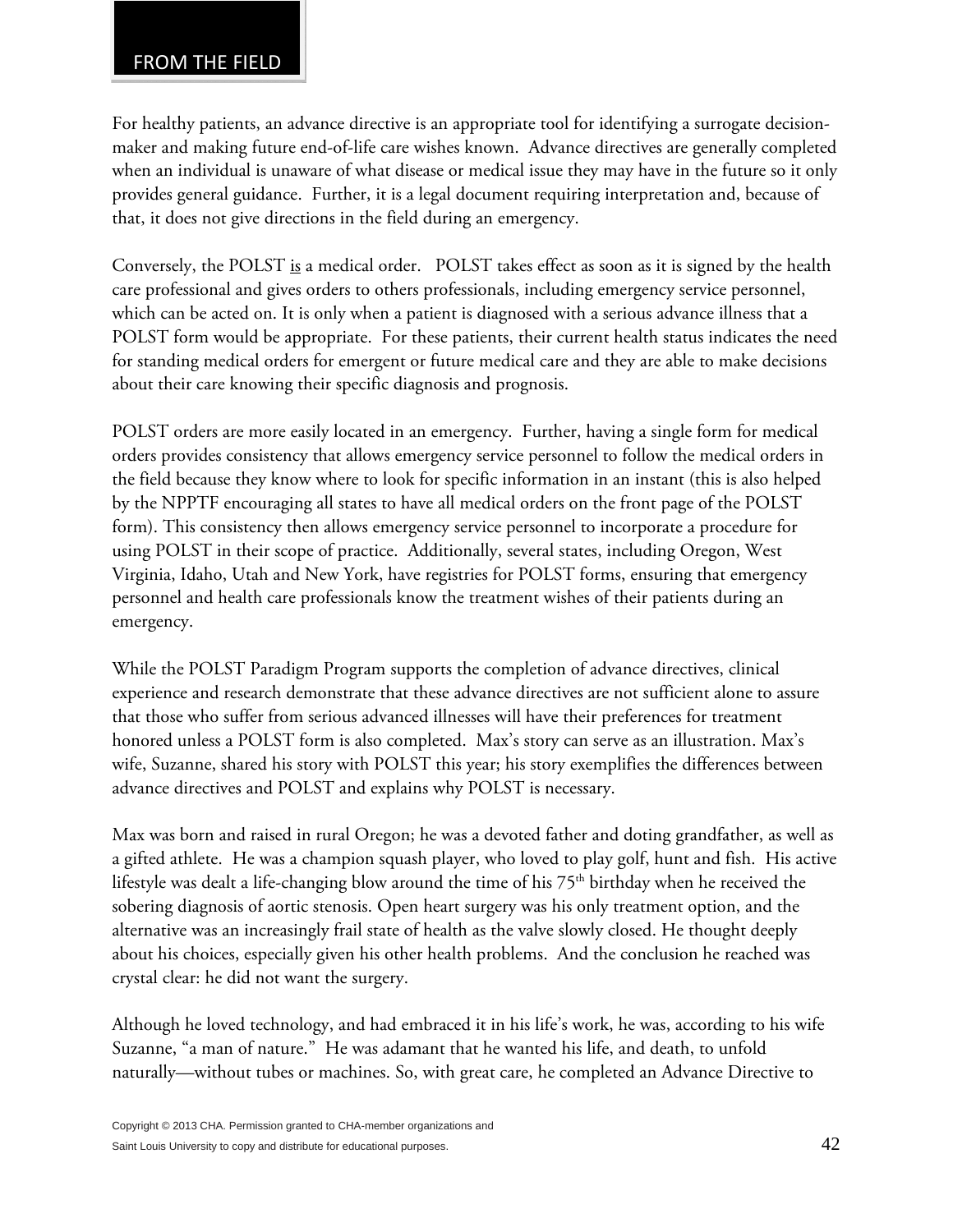document his end-of-life wishes, which he then shared with his family. He took comfort in the fact that his wish for a peaceful, natural death was clearly documented in an Advance Directive.

Suzanne and his family knew what he wanted and were comfortable with his decision. They knew he believed in the quality of life and had thought about it carefully, based on who he was and how he wanted to live out his days.

Sadly, this careful planning was not enough. Five years later, when Max collapsed from heart failure while playing golf on Mother's Day, his strongly-held wishes could not be honored. His Advance Directive, completed with such care and intention, did not serve as the medical orders needed to direct his care in this emergency situation. Max had just hit a good drive off the first fairway when his heart gave out. An ambulance was called to the scene and, when Suzanne arrived about 15 minutes later, she was deeply disturbed by what awaited her.

Emergency medical personnel were clustered around her lifeless husband, doggedly performing CPR in an attempt to revive him. She realized with horror that this was exactly what Max had most wanted to avoid. She begged them to stop, telling them that she had his Advance Directive in her purse. But they kept going. And she looked around, seeing all these people coming to see what was going on. And she felt even worse, knowing that Max—who was a very private man—would not have wanted this at all. He would have hated it.

In a medical emergency, EMTs have no choice but to do everything possible to save a life unless they have *medical orders* to the contrary. The POLST form provides the medical orders necessary to turn patients' wishes about the treatment they do and do not want into action. The advance directive is not even reviewed until Max is at the hospital.

Max's death would have been very different if the EMTs responding to his collapse had had a POLST form to direct the course of his care. He would have been allowed the dignified natural death he deeply desired. And his family, in their grief, would have had the comfort of knowing that his wishes had been both honored and respected.

# How do POLST and Advance Directives work together?

Patients with decision-making capacity can modify their POLST at any time to reflect changing circumstances—for example, when treatment has been initiated and more medical information becomes available regarding diagnosis, prognosis, or potential outcomes, the patient's goals and preferences may change. If the patient becomes incapacitated, the advance directive plays an important role in developing goals for care consistent with the patient in his/her new state of health. The surrogate identified by the patient in his/her advance directive would participate in either initiating a POLST or updating POLST orders in a manner consistent with the patient's preferences as the patient's health status changes.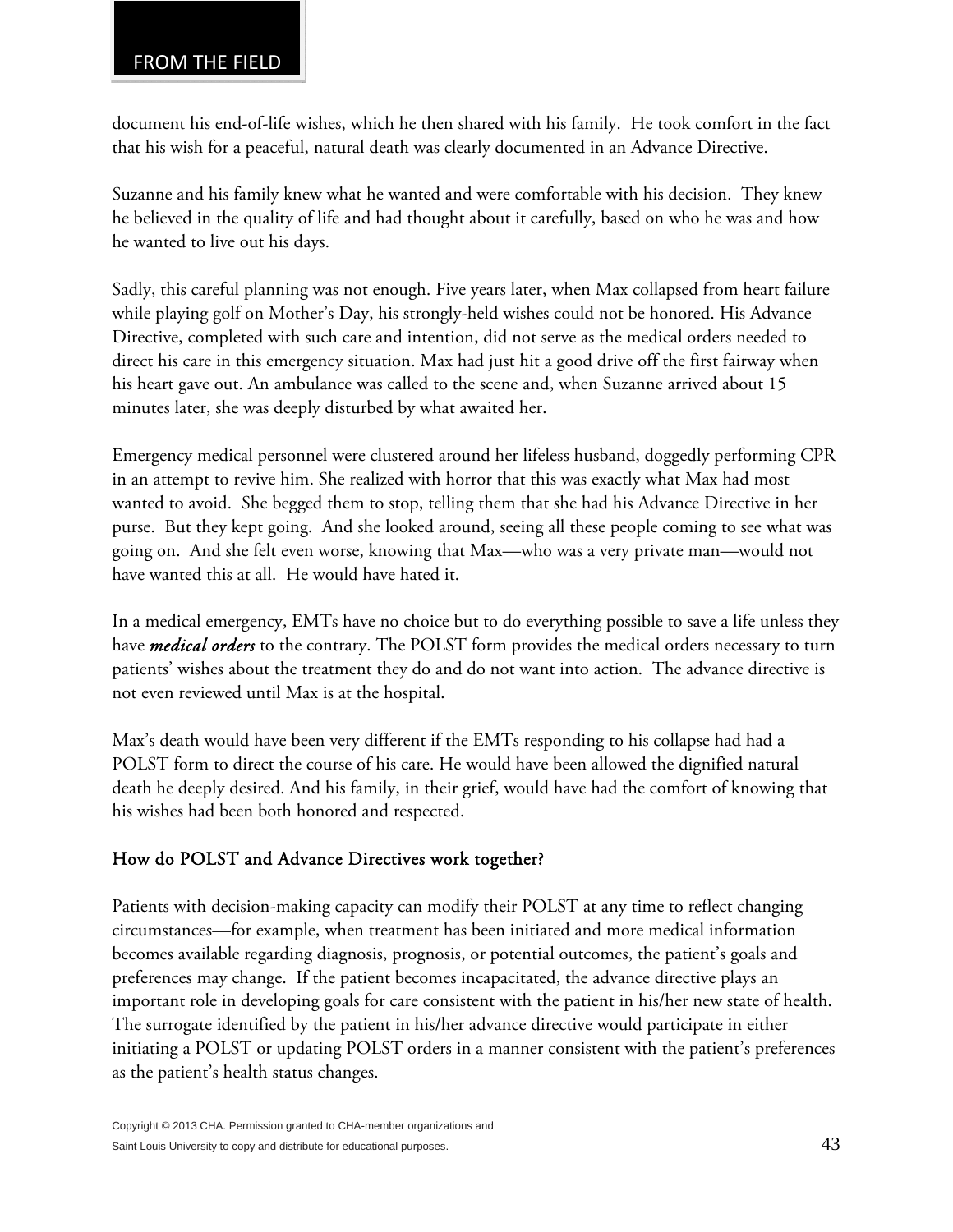## What Is the National POLST Paradigm Task Force (NPPTF)?

The NPPTF was convened in September 2004 to establish quality standards for POLST forms and programs and to assist states to develop such programs. The NPPTF includes one representative chosen by each state endorsed by the NPPTF.

Goals of the NPPTF

 In the early 1990s, the POLST Paradigm Program was developed to improve patient care and reduce medical errors by creating a system that identifies patients' wishes regarding medical treatment and communicates and respects them by creating portable medical orders. The system focuses on a growing segment of the United States population, those seriously ill patients with advanced, chronic progressive illness. While the NPPTF supports the completion of advance directives, clinical experience and research demonstrate that these advance directives are not sufficient alone to assure that those who suffer from serious, advanced, progressive chronic illnesses will have their preferences for treatment honored unless a POLST form is also completed.

A key component of the system is thoughtful, facilitated advance care planning conversations between health care professionals and patients and those close to them to determine what treatments patients do and do not want based on their personal beliefs and current state of health. In these conversations patients are informed of their treatment options and, if they wish, their health care professional completes a POLST form based on the patient's expressed treatment preferences.

A number of states have implemented the POLST Paradigm, and most others have expressed interest in doing so. POLST research shows that POLST use results in treatment consistent with patients' wishes more than 90% of the time, significantly reduces unwanted hospitalizations, and decreases medical errors.

The NPPTF is continuing to conduct research and develop quality measures to further assess the impact of the POLST Paradigm Program on patient outcomes. The goal of the NPPTF is to assure that the wishes of those with advanced illness and frailty are elicited, recorded and honored.

Overall, the NPPTF is dedicated to overseeing the success of the POLST Paradigm in every state and to establish clear tenets of the POLST Paradigm Program. Through its various committees, the NPPTF mentors developing states, reviews and approves (or denies) endorsement and mature status applications, and advises on communication, research and registry efforts.

# How does POLST develop in the various states?

POLST has developed in states primarily through a grassroots approach, such as in Oregon, or through legislation or regulation. Current legislation in the states can be located in the legislative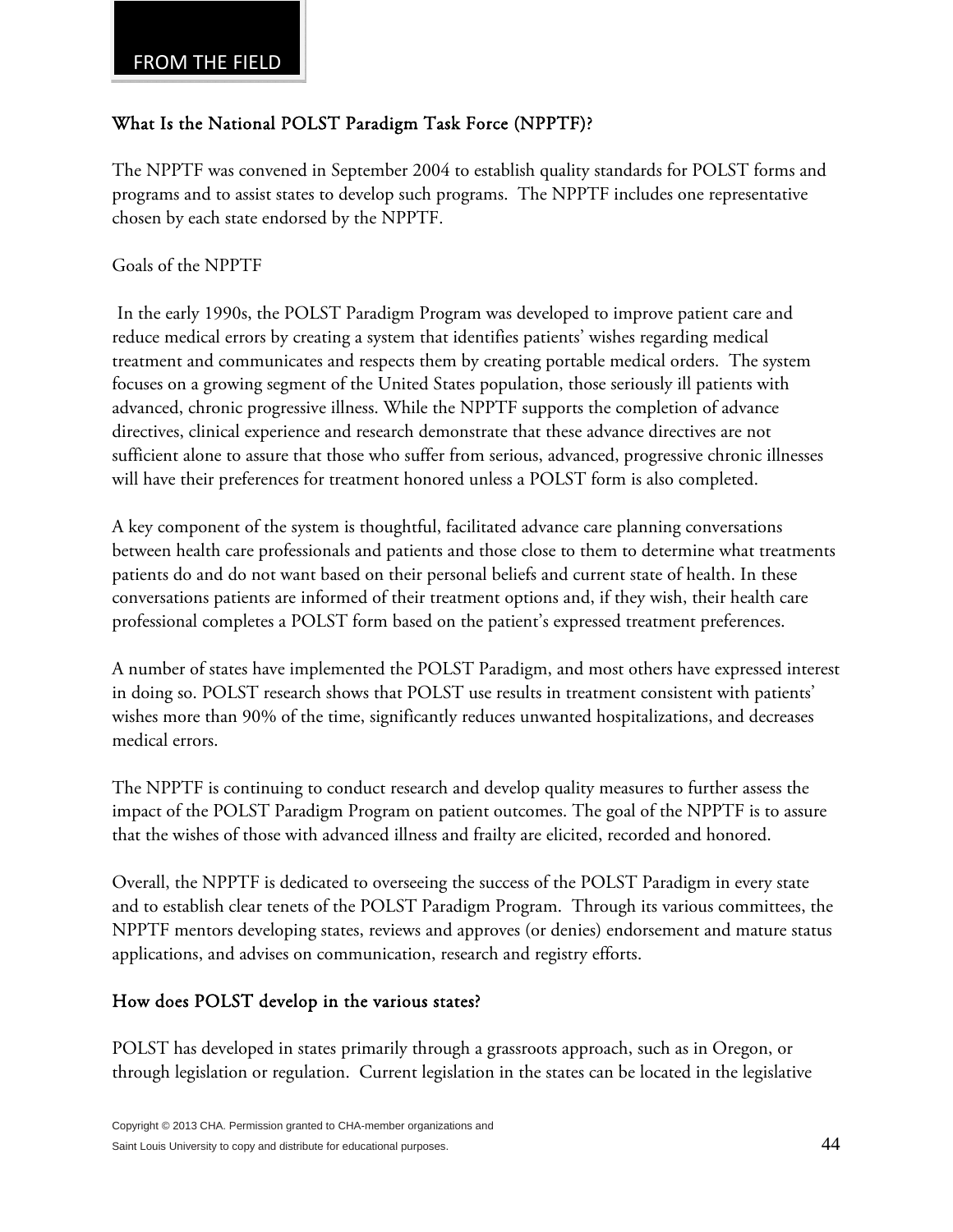guide created by the ABA Commission on Law & Aging. Development of the first twelve states adopting can be found in the AARP Public Policy Institute Research Report entitled "Improving Advanced Illness Care: The Evolution of State POLST Programs" (see Resources).

#### What is the current status of the POLST Paradigm Program?

The NPPTF categorizes states based on their development status.

- **(1)** States With Contacts. When states are exploring the development of a regional or statewide POLST Paradigm program they can formally connect with the NPPTF. This level is for states not yet ready to complete the Developing POLST Paradigm documentation but who would like to participate in the National POLST Paradigm Program (e.g., receive emails from the national office, attend various education sessions put on by the National Office or the NPPTF, etc.). Oklahoma and Arkansas are currently in this category.
- **(2)** Developing States. Programs are recognized by the NPPTF as "developing" when they have both: (1) submitted the Developing State Status Application form and (2) presented the state's POLST form and progress to the NPPTF's Developing State Assistance Committee. Developing POLST Paradigm Programs may be at various stages of development, ranging from the initial design of a POLST form to active usage of POLST forms, but are working towards the goal of implementing the POLST program statewide. In general, programs at this step are starting to contemplate addressing all Seven Core Elements of Sustainability (Attachment 5). There are currently 22 Developing States: Arizona, Connecticut, Florida, Illinois, Indiana, Iowa, Kansas, Kentucky, Maine, Michigan, Missouri, Nevada, New Hampshire, New Jersey, New Mexico, North Dakota, Ohio, Rhode Island, South Carolina, Virginia, Vermont and Wyoming).
- **(3)** Endorsed States. The NPPTF will endorse state POLST programs when they have developed and implemented a POLST program and form meeting the NPPTF standards (See Request for Endorsement Status Form, Attachment 6). Endorsed programs are statewide or regional POLST programs that have become standard components of advance care planning in their location. These programs have addressed legal and regulatory issues associated with POLST, and have developed strategies for ongoing implementation and quality assurance. There are currently 14 endorsed states: California, Colorado, Georgia, Hawaii, Idaho, Louisiana, Montana, New York, North Carolina, Pennsylvania, Tennessee, Texas, Utah, Washington, and Wisconsin, however, Wisconsin is only regionally endorsed.
- **(4)** Mature States. Mature status is the highest level of endorsement by the NPPTF and is reserved solely for states with statewide POLST programs that, among other requirements (see Request for Mature Program Status Form, Attachment 7) are the standard preferred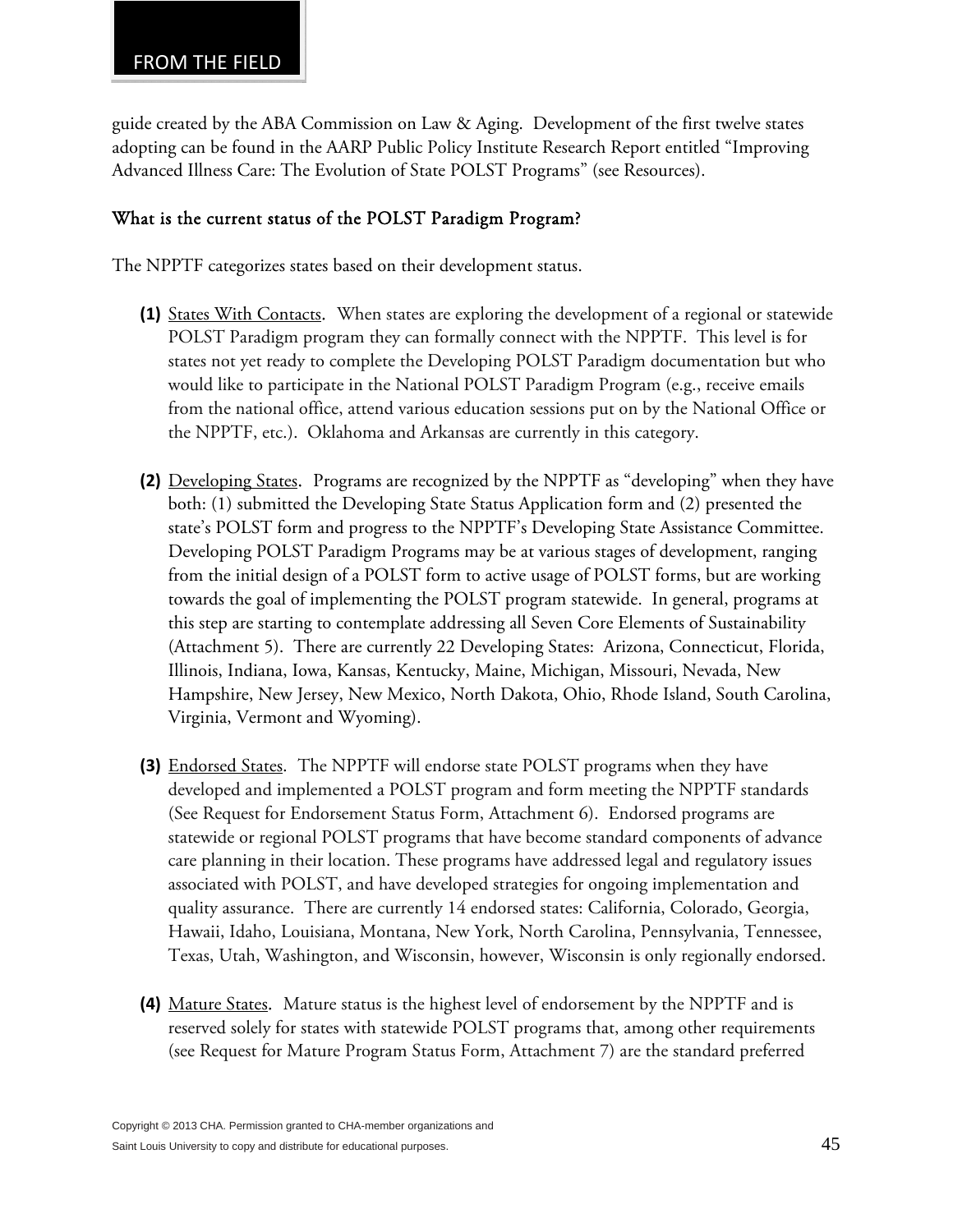#### FROM THE FIELD

method of advance care planning for persons with advanced illness or frailty. Mature POLST programs are used by 50% or more of hospitals, nursing homes, and hospices in each region (as defined by established criteria such as EMS, Department of Health, or the Dartmouth Atlas) of the state. These programs are actively gathering data for quality assurance programs and have considered centralized POLST databases. There are two states with Mature Program status: Oregon and West Virginia.

- **(5)** States with Programs that do not conform to POLST Requirements. There are some states that have developed POLST-like programs that, either due to how the program was implemented, the development of the form, or for legislative reasons, will not be endorsed by NPPTF in their current form. There are four currently identified:
	- a. Minnesota: Currently their form expressly states 911 should not be called when a patient's POLST orders are for "Comfort Measures Only". This violates the tenet of the POLST Paradigm Program that comfort measures are always provided to the patient; Minnesota's form overlooks instances where a patient cannot be provided comfort care in his/her current location. For example, if the patient falls and breaks a bone at home, it is unlikely their comfort can be adequately addressed in that location and it is likely the patient must go to the hospital for treatment to control their pain.
	- b. Maryland: Legislation going into effect this year requires POLST forms be completed for all patients except those in three limited categories. Their program violates the POLST Paradigm's tenant that a POLST is always voluntary.
	- c. Delaware: This program requires a patient be diagnosed as terminal before a POLST can be completed. Focus groups have shown that patients find the term "terminal" offensive. This program is too narrow in limiting the patient population that can access POLST; the target POLST population includes those patients where his/her health care professional would not be surprised if the patient died within the next year.
	- d. Massachusetts: The current form does not include the Section B discussed in Section 2(a) above but, instead, has a variety of questions. This lack of structure in the form causes confusion and lacks clarity.

Since this is a relatively new distinction, the NPPTF is working to evaluate other states currently in the "Developing State" category in light of recent legislation or form development. It is important for the NPPTF to clarify this category as the principles are important to the program; only mature and endorsed states should be used as examples of the POLST Paradigm Program.

We currently do not have contact with five states: Alabama, Alaska, Mississippi, Nebraska, and South Dakota.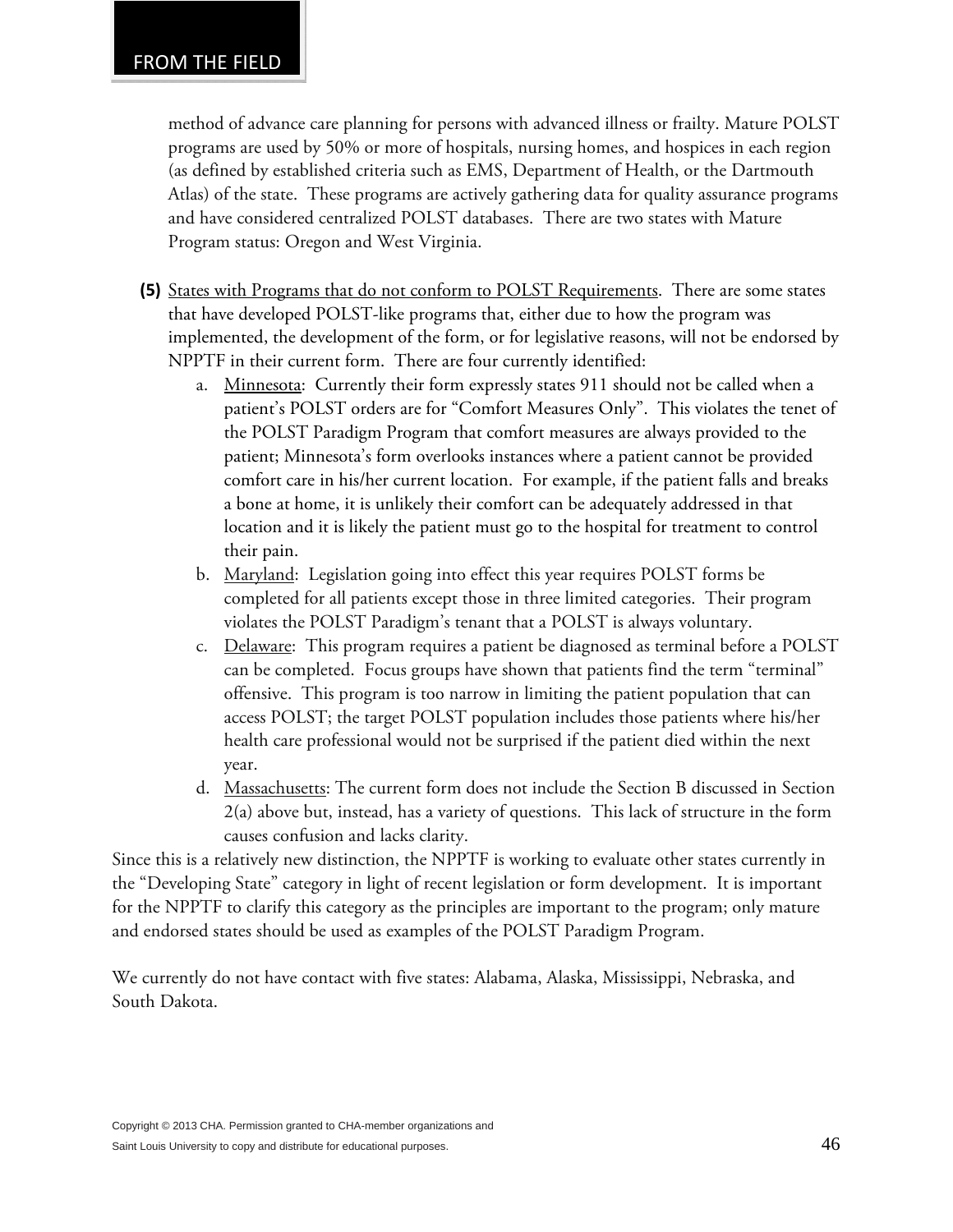### What Are the Benefits of POLST?

POLST improves the quality of patient care and reduces medical errors by creating a system that identifies patients' wishes regarding medical treatment and communicates and respects them by creating portable medical orders.

A 2010 study by Susan Hickman in the *Journal of American Geriatric Society* showed that there was a reduction by 67% of medical interventions unwanted by the patients (mainly emergency room visits and hospitalizations) for patients with POLST forms with orders for Comfort Measures Only by compared with POLST orders for Full Treatment and 59% less than traditional Do-Not-Resuscitate orders. In short, POLST orders for Comfort Measures Only reduces hospitalization, readmissions and emergency room visits, as well as reducing care patients do not want to receive.<sup>3</sup>

### What is needed for POLST to be successful?

Although it is a state effort, a uniform standard for electronic medical records should be a requirement that all EMR systems be designed in ways that POLST orders, as well as advance directives, be found quickly so they are easily accessible during an emergency. EMR systems are complicated and while a document may be "in the record" it may not be easily located. For documents that may be urgently needed—in order to ensure a patient's autonomy is respected—the NPPTF strongly recommends POLST forms be in a unique field/tab that can be accessed instantly, ideally in a single click.

#### What else is it important to know about POLST?

POLST orders honor patients following their religious values. For example, the POLST form allows Catholics to make decisions consistent with the United States Conference of Catholic Bishops *Ethical and Religious Directives for Catholic Health Care Services*, 5th ed. (2009) and ensures that those decisions will be honored in an emergency and across care transitions.

In general, the POLST form enables physicians to order treatments patients want and to direct that treatment that patients would not want, including those a patient and his/her health care professional would consider "extraordinary" and excessively burdensome. Further, the POLST form requires that "ordinary" measures to improve the patient's comfort and food and fluid by mouth, as tolerated, are always provided. The POLST form is actionable and prevents initiation of care the patient does not want and that the patient considers disproportionately burdensome, extraordinary treatment.

POLST orders record patient wishes to have or limit treatment but it is never the intent for the orders to be written with the goal of hastening death. POLST recognizes that allowing natural death to occur is not the same as intentionally shortening life. Some patients near the end of their lives